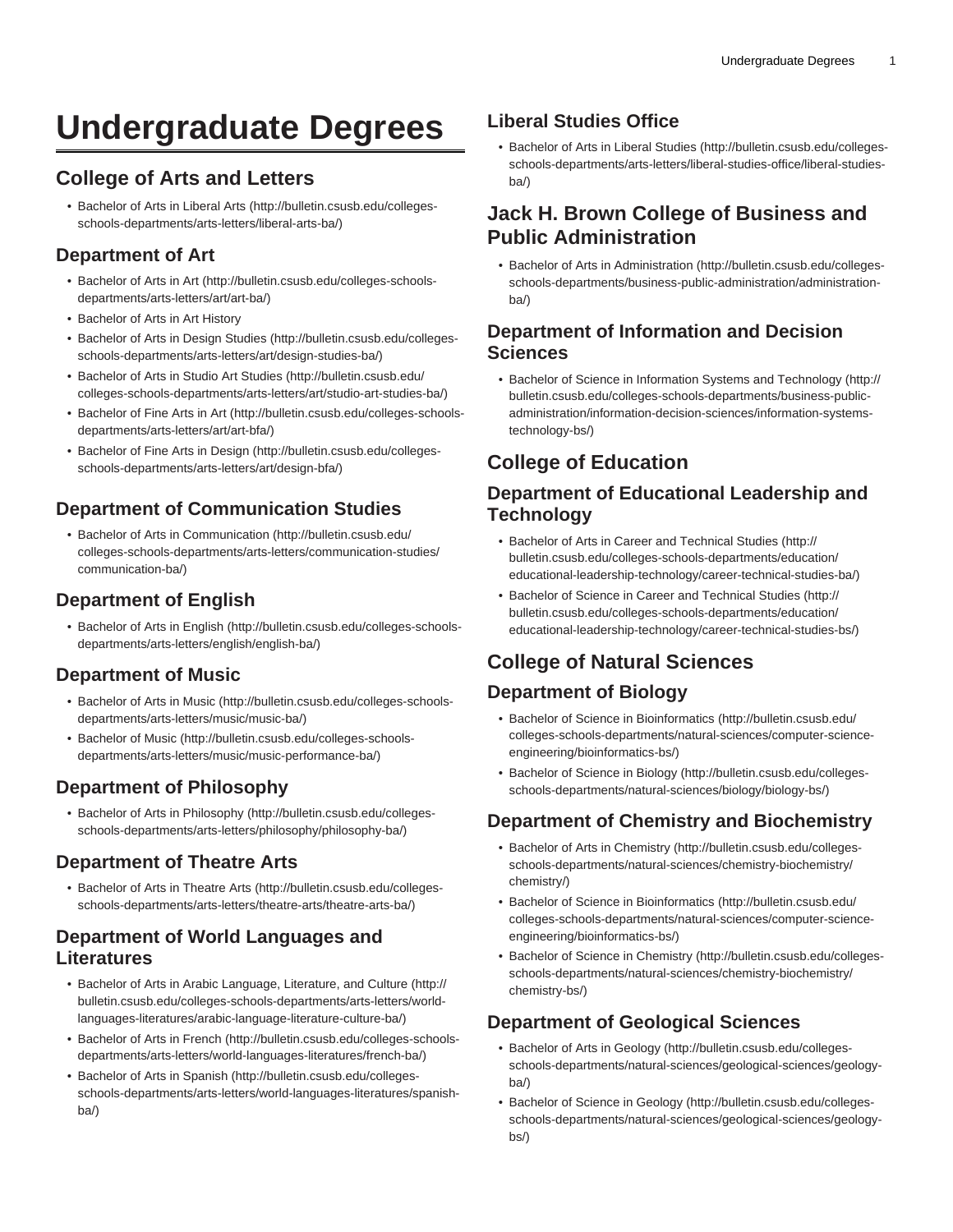# **Department of Health Science and Human Ecology**

- [Bachelor of Science in Environmental Health Science](http://bulletin.csusb.edu/colleges-schools-departments/natural-sciences/health-science-human-ecology/environmental-health-science-bs/) ([http://](http://bulletin.csusb.edu/colleges-schools-departments/natural-sciences/health-science-human-ecology/environmental-health-science-bs/) [bulletin.csusb.edu/colleges-schools-departments/natural-sciences/](http://bulletin.csusb.edu/colleges-schools-departments/natural-sciences/health-science-human-ecology/environmental-health-science-bs/) [health-science-human-ecology/environmental-health-science-bs/\)](http://bulletin.csusb.edu/colleges-schools-departments/natural-sciences/health-science-human-ecology/environmental-health-science-bs/)
- [Bachelor of Science in Health Services Administration](http://bulletin.csusb.edu/colleges-schools-departments/natural-sciences/health-science-human-ecology/health-services-administration-bs/) ([http://](http://bulletin.csusb.edu/colleges-schools-departments/natural-sciences/health-science-human-ecology/health-services-administration-bs/) [bulletin.csusb.edu/colleges-schools-departments/natural-sciences/](http://bulletin.csusb.edu/colleges-schools-departments/natural-sciences/health-science-human-ecology/health-services-administration-bs/) [health-science-human-ecology/health-services-administration-bs/\)](http://bulletin.csusb.edu/colleges-schools-departments/natural-sciences/health-science-human-ecology/health-services-administration-bs/)
- [Bachelor of Science in Public Health](http://bulletin.csusb.edu/colleges-schools-departments/natural-sciences/health-science-human-ecology/public-health-bs/) ([http://bulletin.csusb.edu/](http://bulletin.csusb.edu/colleges-schools-departments/natural-sciences/health-science-human-ecology/public-health-bs/) [colleges-schools-departments/natural-sciences/health-science](http://bulletin.csusb.edu/colleges-schools-departments/natural-sciences/health-science-human-ecology/public-health-bs/)[human-ecology/public-health-bs/\)](http://bulletin.csusb.edu/colleges-schools-departments/natural-sciences/health-science-human-ecology/public-health-bs/)
- [Bachelor of Science in Nutritional Science and Dietetics](http://bulletin.csusb.edu/colleges-schools-departments/natural-sciences/health-science-human-ecology/nutrition-food-sciences-bs/) ([http://](http://bulletin.csusb.edu/colleges-schools-departments/natural-sciences/health-science-human-ecology/nutrition-food-sciences-bs/) [bulletin.csusb.edu/colleges-schools-departments/natural-sciences/](http://bulletin.csusb.edu/colleges-schools-departments/natural-sciences/health-science-human-ecology/nutrition-food-sciences-bs/) [health-science-human-ecology/nutrition-food-sciences-bs/\)](http://bulletin.csusb.edu/colleges-schools-departments/natural-sciences/health-science-human-ecology/nutrition-food-sciences-bs/)

# **Department of Kinesiology**

• [Bachelor of Science in Kinesiology](http://bulletin.csusb.edu/colleges-schools-departments/natural-sciences/kinesiology/kinesiology-bs/) ([http://bulletin.csusb.edu/colleges](http://bulletin.csusb.edu/colleges-schools-departments/natural-sciences/kinesiology/kinesiology-bs/)[schools-departments/natural-sciences/kinesiology/kinesiology-bs/\)](http://bulletin.csusb.edu/colleges-schools-departments/natural-sciences/kinesiology/kinesiology-bs/)

# **Department of Mathematics**

- [Bachelor of Arts in Mathematics](http://bulletin.csusb.edu/colleges-schools-departments/natural-sciences/mathematics/mathematics-ba/) ([http://bulletin.csusb.edu/colleges](http://bulletin.csusb.edu/colleges-schools-departments/natural-sciences/mathematics/mathematics-ba/)[schools-departments/natural-sciences/mathematics/mathematics-ba/\)](http://bulletin.csusb.edu/colleges-schools-departments/natural-sciences/mathematics/mathematics-ba/)
- [Bachelor of Science in Mathematics](http://bulletin.csusb.edu/colleges-schools-departments/natural-sciences/mathematics/mathematics-bs/) [\(http://bulletin.csusb.edu/](http://bulletin.csusb.edu/colleges-schools-departments/natural-sciences/mathematics/mathematics-bs/) [colleges-schools-departments/natural-sciences/mathematics/](http://bulletin.csusb.edu/colleges-schools-departments/natural-sciences/mathematics/mathematics-bs/) [mathematics-bs/\)](http://bulletin.csusb.edu/colleges-schools-departments/natural-sciences/mathematics/mathematics-bs/)

# **Department of Nursing**

- [Bachelor of Science in Nursing](http://bulletin.csusb.edu/colleges-schools-departments/natural-sciences/nursing/nursing-bs/) [\(http://bulletin.csusb.edu/colleges](http://bulletin.csusb.edu/colleges-schools-departments/natural-sciences/nursing/nursing-bs/)[schools-departments/natural-sciences/nursing/nursing-bs/\)](http://bulletin.csusb.edu/colleges-schools-departments/natural-sciences/nursing/nursing-bs/)
- [Bachelor of Science in Nursing RN to BSN Bridge Program](http://bulletin.csusb.edu/colleges-schools-departments/natural-sciences/nursing/nursing-rn-bsn-bridge-bs/) ([http://](http://bulletin.csusb.edu/colleges-schools-departments/natural-sciences/nursing/nursing-rn-bsn-bridge-bs/) [bulletin.csusb.edu/colleges-schools-departments/natural-sciences/](http://bulletin.csusb.edu/colleges-schools-departments/natural-sciences/nursing/nursing-rn-bsn-bridge-bs/) [nursing/nursing-rn-bsn-bridge-bs/](http://bulletin.csusb.edu/colleges-schools-departments/natural-sciences/nursing/nursing-rn-bsn-bridge-bs/))

# **Department of Physics**

- [Bachelor of Arts in Physics](http://bulletin.csusb.edu/colleges-schools-departments/natural-sciences/physics/physics-ba/) [\(http://bulletin.csusb.edu/colleges-schools](http://bulletin.csusb.edu/colleges-schools-departments/natural-sciences/physics/physics-ba/)[departments/natural-sciences/physics/physics-ba/\)](http://bulletin.csusb.edu/colleges-schools-departments/natural-sciences/physics/physics-ba/)
- [Bachelor of Science in Physics](http://bulletin.csusb.edu/colleges-schools-departments/natural-sciences/physics/physics-bs/) [\(http://bulletin.csusb.edu/colleges](http://bulletin.csusb.edu/colleges-schools-departments/natural-sciences/physics/physics-bs/)[schools-departments/natural-sciences/physics/physics-bs/\)](http://bulletin.csusb.edu/colleges-schools-departments/natural-sciences/physics/physics-bs/)

#### **School of Computer Science and Engineering**

- [Bachelor of Arts in Computer Systems \(http://bulletin.csusb.edu/](http://bulletin.csusb.edu/colleges-schools-departments/natural-sciences/computer-science-engineering/computer-systems-ba/) [colleges-schools-departments/natural-sciences/computer-science](http://bulletin.csusb.edu/colleges-schools-departments/natural-sciences/computer-science-engineering/computer-systems-ba/)[engineering/computer-systems-ba/](http://bulletin.csusb.edu/colleges-schools-departments/natural-sciences/computer-science-engineering/computer-systems-ba/))
- [Bachelor of Science in Bioinformatics](http://bulletin.csusb.edu/colleges-schools-departments/natural-sciences/computer-science-engineering/bioinformatics-bs/) ([http://bulletin.csusb.edu/](http://bulletin.csusb.edu/colleges-schools-departments/natural-sciences/computer-science-engineering/bioinformatics-bs/) [colleges-schools-departments/natural-sciences/computer-science](http://bulletin.csusb.edu/colleges-schools-departments/natural-sciences/computer-science-engineering/bioinformatics-bs/)[engineering/bioinformatics-bs/\)](http://bulletin.csusb.edu/colleges-schools-departments/natural-sciences/computer-science-engineering/bioinformatics-bs/)
- [Bachelor of Science in Computer Engineering](http://bulletin.csusb.edu/colleges-schools-departments/natural-sciences/computer-science-engineering/computer-engineering-bs/) ([http://](http://bulletin.csusb.edu/colleges-schools-departments/natural-sciences/computer-science-engineering/computer-engineering-bs/) [bulletin.csusb.edu/colleges-schools-departments/natural-sciences/](http://bulletin.csusb.edu/colleges-schools-departments/natural-sciences/computer-science-engineering/computer-engineering-bs/) [computer-science-engineering/computer-engineering-bs/\)](http://bulletin.csusb.edu/colleges-schools-departments/natural-sciences/computer-science-engineering/computer-engineering-bs/)
- [Bachelor of Science in Computer Science](http://bulletin.csusb.edu/colleges-schools-departments/natural-sciences/computer-science-engineering/computer-science-bs/) ([http://bulletin.csusb.edu/](http://bulletin.csusb.edu/colleges-schools-departments/natural-sciences/computer-science-engineering/computer-science-bs/) [colleges-schools-departments/natural-sciences/computer-science](http://bulletin.csusb.edu/colleges-schools-departments/natural-sciences/computer-science-engineering/computer-science-bs/)[engineering/computer-science-bs/](http://bulletin.csusb.edu/colleges-schools-departments/natural-sciences/computer-science-engineering/computer-science-bs/))

# **College of Social and Behavioral Sciences**

• [Bachelor of Arts in Social Sciences, Arts and Humanities](http://bulletin.csusb.edu/colleges-schools-departments/social-behavioral-sciences/social-sciences-ba/) ([http://](http://bulletin.csusb.edu/colleges-schools-departments/social-behavioral-sciences/social-sciences-ba/) [bulletin.csusb.edu/colleges-schools-departments/social-behavioral](http://bulletin.csusb.edu/colleges-schools-departments/social-behavioral-sciences/social-sciences-ba/)[sciences/social-sciences-ba/\)](http://bulletin.csusb.edu/colleges-schools-departments/social-behavioral-sciences/social-sciences-ba/)

# **Department of Anthropology**

• [Bachelor of Arts in Anthropology](http://bulletin.csusb.edu/colleges-schools-departments/social-behavioral-sciences/anthropology/anthropology-ba/) ([http://bulletin.csusb.edu/colleges](http://bulletin.csusb.edu/colleges-schools-departments/social-behavioral-sciences/anthropology/anthropology-ba/)[schools-departments/social-behavioral-sciences/anthropology/](http://bulletin.csusb.edu/colleges-schools-departments/social-behavioral-sciences/anthropology/anthropology-ba/) [anthropology-ba/](http://bulletin.csusb.edu/colleges-schools-departments/social-behavioral-sciences/anthropology/anthropology-ba/))

# **Department of Child Development**

• [Bachelor of Arts in Child Development](http://bulletin.csusb.edu/colleges-schools-departments/social-behavioral-sciences/child-development/child-development-ba/) [\(http://bulletin.csusb.edu/](http://bulletin.csusb.edu/colleges-schools-departments/social-behavioral-sciences/child-development/child-development-ba/) [colleges-schools-departments/social-behavioral-sciences/child](http://bulletin.csusb.edu/colleges-schools-departments/social-behavioral-sciences/child-development/child-development-ba/)[development/child-development-ba/\)](http://bulletin.csusb.edu/colleges-schools-departments/social-behavioral-sciences/child-development/child-development-ba/)

# **Department of Criminal Justice**

- [Bachelor of Arts in Criminal Justice](http://bulletin.csusb.edu/colleges-schools-departments/social-behavioral-sciences/criminal-justice/criminal-justice-ba/) [\(http://bulletin.csusb.edu/colleges](http://bulletin.csusb.edu/colleges-schools-departments/social-behavioral-sciences/criminal-justice/criminal-justice-ba/)[schools-departments/social-behavioral-sciences/criminal-justice/](http://bulletin.csusb.edu/colleges-schools-departments/social-behavioral-sciences/criminal-justice/criminal-justice-ba/) [criminal-justice-ba/\)](http://bulletin.csusb.edu/colleges-schools-departments/social-behavioral-sciences/criminal-justice/criminal-justice-ba/)
- [Bachelor of Science in Intelligence and Crime Analysis \(http://](http://bulletin.csusb.edu/colleges-schools-departments/social-behavioral-sciences/criminal-justice/intelligence-crime-analysis-bs/) [bulletin.csusb.edu/colleges-schools-departments/social-behavioral](http://bulletin.csusb.edu/colleges-schools-departments/social-behavioral-sciences/criminal-justice/intelligence-crime-analysis-bs/)[sciences/criminal-justice/intelligence-crime-analysis-bs/\)](http://bulletin.csusb.edu/colleges-schools-departments/social-behavioral-sciences/criminal-justice/intelligence-crime-analysis-bs/)

# **Department of Economics**

- [Bachelor of Arts in Economics](http://bulletin.csusb.edu/colleges-schools-departments/social-behavioral-sciences/economics/economics-ba/) ([http://bulletin.csusb.edu/colleges](http://bulletin.csusb.edu/colleges-schools-departments/social-behavioral-sciences/economics/economics-ba/)[schools-departments/social-behavioral-sciences/economics/](http://bulletin.csusb.edu/colleges-schools-departments/social-behavioral-sciences/economics/economics-ba/) [economics-ba/](http://bulletin.csusb.edu/colleges-schools-departments/social-behavioral-sciences/economics/economics-ba/))
- [Bachelor of Arts in Political Economy](http://bulletin.csusb.edu/colleges-schools-departments/social-behavioral-sciences/economics/economics-political-economy-ba/) ([http://bulletin.csusb.edu/](http://bulletin.csusb.edu/colleges-schools-departments/social-behavioral-sciences/economics/economics-political-economy-ba/) [colleges-schools-departments/social-behavioral-sciences/economics/](http://bulletin.csusb.edu/colleges-schools-departments/social-behavioral-sciences/economics/economics-political-economy-ba/) [economics-political-economy-ba/\)](http://bulletin.csusb.edu/colleges-schools-departments/social-behavioral-sciences/economics/economics-political-economy-ba/)

# **Department of Ethnic Studies**

• [Bachelor of Arts in Ethnic Studies](http://bulletin.csusb.edu/colleges-schools-departments/social-behavioral-sciences/ethnic-studies/ethnic-studies-ba/) ([http://bulletin.csusb.edu/colleges](http://bulletin.csusb.edu/colleges-schools-departments/social-behavioral-sciences/ethnic-studies/ethnic-studies-ba/)[schools-departments/social-behavioral-sciences/ethnic-studies/ethnic](http://bulletin.csusb.edu/colleges-schools-departments/social-behavioral-sciences/ethnic-studies/ethnic-studies-ba/)[studies-ba/](http://bulletin.csusb.edu/colleges-schools-departments/social-behavioral-sciences/ethnic-studies/ethnic-studies-ba/))

#### **Department of Geography and Environmental Studies**

- [Bachelor of Arts in Environmental Studies](http://bulletin.csusb.edu/colleges-schools-departments/social-behavioral-sciences/geography-environmental-studies/environmental-studies-ba/) ([http://bulletin.csusb.edu/](http://bulletin.csusb.edu/colleges-schools-departments/social-behavioral-sciences/geography-environmental-studies/environmental-studies-ba/) [colleges-schools-departments/social-behavioral-sciences/geography](http://bulletin.csusb.edu/colleges-schools-departments/social-behavioral-sciences/geography-environmental-studies/environmental-studies-ba/)[environmental-studies/environmental-studies-ba/\)](http://bulletin.csusb.edu/colleges-schools-departments/social-behavioral-sciences/geography-environmental-studies/environmental-studies-ba/)
- [Bachelor of Arts in Geography](http://bulletin.csusb.edu/colleges-schools-departments/social-behavioral-sciences/geography-environmental-studies/geography-ba/) [\(http://bulletin.csusb.edu/colleges](http://bulletin.csusb.edu/colleges-schools-departments/social-behavioral-sciences/geography-environmental-studies/geography-ba/)[schools-departments/social-behavioral-sciences/geography](http://bulletin.csusb.edu/colleges-schools-departments/social-behavioral-sciences/geography-environmental-studies/geography-ba/)[environmental-studies/geography-ba/](http://bulletin.csusb.edu/colleges-schools-departments/social-behavioral-sciences/geography-environmental-studies/geography-ba/))
- [Bachelor of Arts in Global Studies](http://bulletin.csusb.edu/colleges-schools-departments/social-behavioral-sciences/geography-environmental-studies/global-studies-ba/) ([http://bulletin.csusb.edu/colleges](http://bulletin.csusb.edu/colleges-schools-departments/social-behavioral-sciences/geography-environmental-studies/global-studies-ba/)[schools-departments/social-behavioral-sciences/geography](http://bulletin.csusb.edu/colleges-schools-departments/social-behavioral-sciences/geography-environmental-studies/global-studies-ba/)[environmental-studies/global-studies-ba/\)](http://bulletin.csusb.edu/colleges-schools-departments/social-behavioral-sciences/geography-environmental-studies/global-studies-ba/)

# **Department of History**

- [Bachelor of Arts in History](http://bulletin.csusb.edu/colleges-schools-departments/social-behavioral-sciences/history/history-ba/) ([http://bulletin.csusb.edu/colleges-schools](http://bulletin.csusb.edu/colleges-schools-departments/social-behavioral-sciences/history/history-ba/)[departments/social-behavioral-sciences/history/history-ba/](http://bulletin.csusb.edu/colleges-schools-departments/social-behavioral-sciences/history/history-ba/))
- [Bachelor of Arts in Public History](http://bulletin.csusb.edu/colleges-schools-departments/social-behavioral-sciences/history/public-history-ba/) ([http://bulletin.csusb.edu/colleges](http://bulletin.csusb.edu/colleges-schools-departments/social-behavioral-sciences/history/public-history-ba/)[schools-departments/social-behavioral-sciences/history/public-history](http://bulletin.csusb.edu/colleges-schools-departments/social-behavioral-sciences/history/public-history-ba/)[ba/](http://bulletin.csusb.edu/colleges-schools-departments/social-behavioral-sciences/history/public-history-ba/))